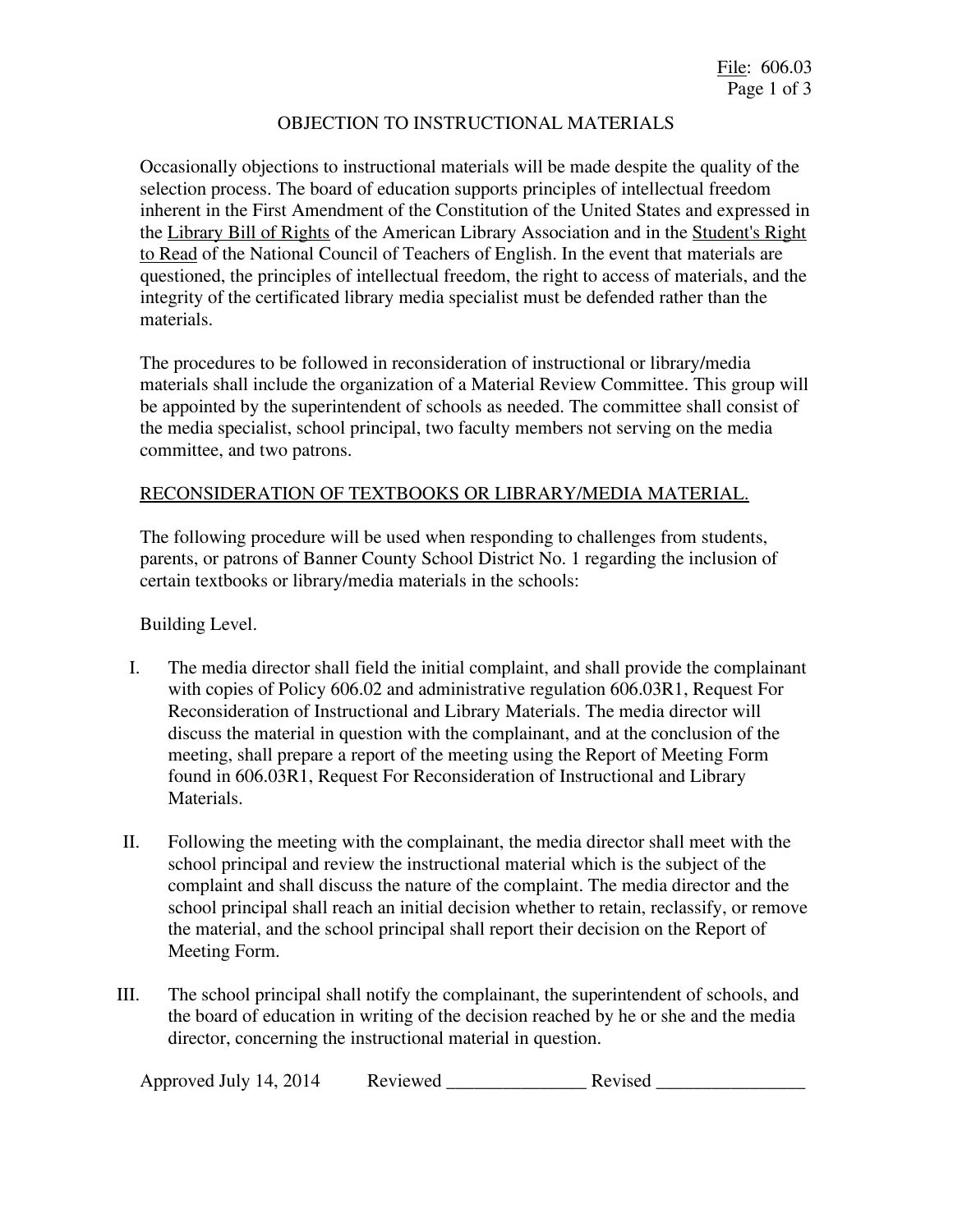Material Review Committee.

In the event that the school principal and the media director are unable to agree whether to retain, reclassify, or remove the instructional material in question, or in the event the complainant is not satisfied with the decision reached by the school principal and the media director, the following procedures shall be followed:

- I. The complainant should be asked to complete and submit a formal request for consideration of instructional materials.
- II. A meeting shall be held with the complainant, the review committee, and the school principal (if not a member of the material review committee), where the instructional material is located.

Prior to the meeting, the material review committee members shall each review this policy and Policy 606.02. The material review committee shall also review the challenged material.

- III. The superintendent of schools shall be kept informed of the status and progress of all objections to the instructional materials.
- IV. While the instructional material is being reconsidered, the challenged material shall be retained on the media center shelves or retained as instructional material.
	- A. If the complainant has a child that may be exposed to the material under consideration, that child may be excused from any class where the material is being used or discussed, or may be excused from reading the material if it would be required reading material during the time the material is under consideration. Furthermore, alternate assignments shall be arranged so that the grades for that child shall in no way be affected.
- V. At the conclusion of the meeting between the complainant, or complainants, material review committee, and the school principal if applicable, the material review committee shall decide whether to retain, reclassify, or remove the material under consideration, and shall add their decision or recommendations to the Report of Meeting Form. The complainant, the superintendent of schools, and the board of education shall be notified in writing of the decision of the material review committee.

Board of Education Level.

In the event the complainant is not be satisfied with the decision of the material review committee, and should further action on the challenged material be needed, the following procedures shall be followed: